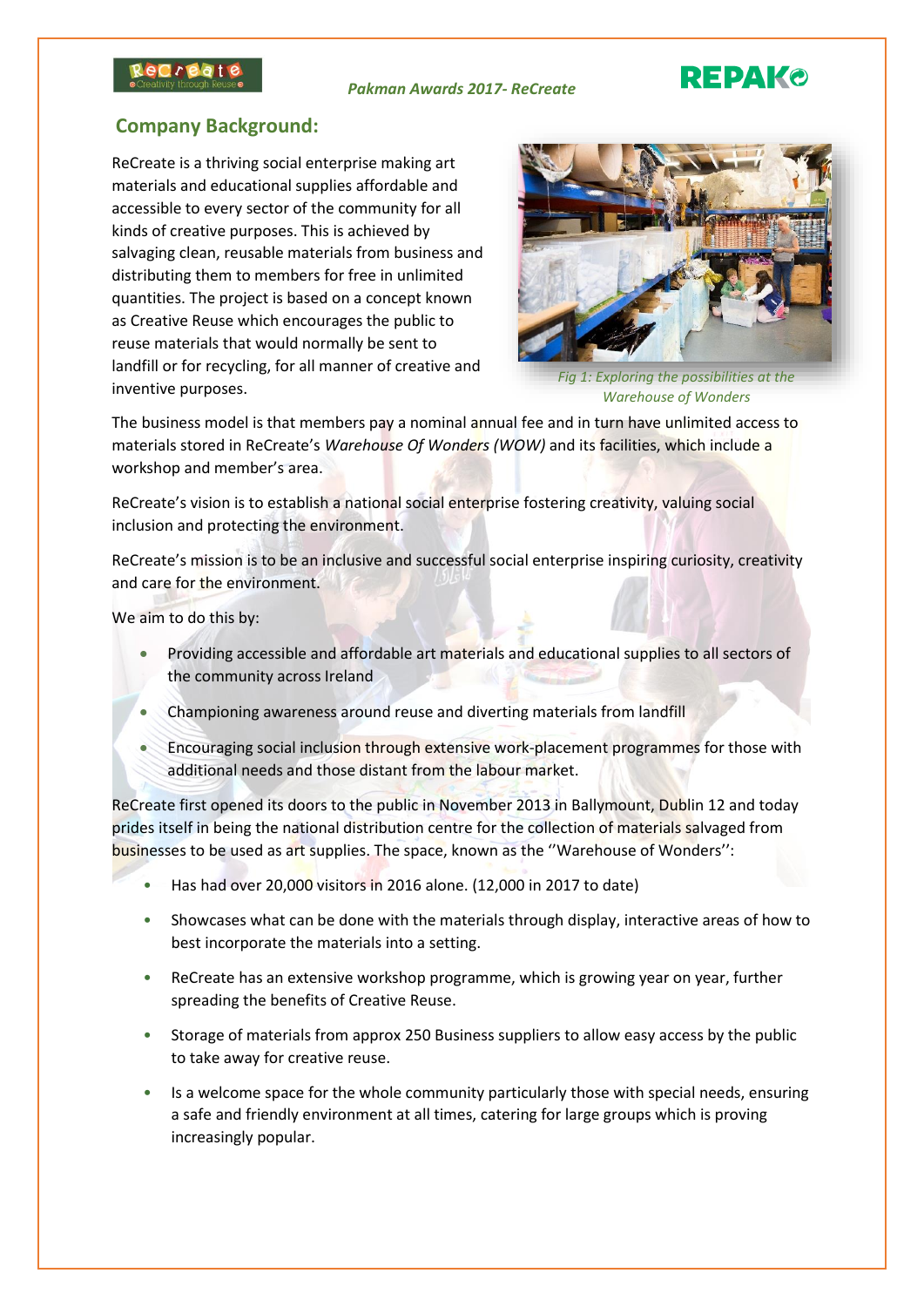# Recheate

### *Pakman Awards 2017- ReCreate*



ReCreate has had just over 2,000 member groups signed up since November 2013 but enquiries to avail of the materials come in by the hour. This increasing demand signifying the huge potential for a project such as ReCreate in Ireland, putting reuse on the public mind in a way not previously achieved by other initiatives. Members are mainly comprised from the early childhood, education, special needs, community, arts and related organisational sectors as well as families and individuals too.

The success of this project in the first 3 years has seen ReCreate outgrow the current space, long before anticipated. This success has led to ReCreate entering a Feasibility study into what the next step for ReCreate should be. Not only do ReCreate require larger storage and warehouse space, but a larger, more fit for purpose workshop space is also necessary as ReCreate's education and workshop programme continues to grow exponentially, further increasing the amount of materials diverted from landfill. Since the introduction of more staff, ReCreate's output has increased significantly, particularly around our Education Programmes, Workshop bookings and participation at various events around Ireland.

### **Reuse Education & Awareness initiatives by ReCreate**

Through working on our 2016 Heads Up Project and the first half of our 2017 All Heads together Project, it has become evident that ReCreate's materials are a critical enabler of the work of community and youth groups, arts facilitators, teachers, special needs assistants and those working with young children. Creative reuse of the materials allows individuals to articulate in an alternative way, their inner emotions and feelings. This is particularly powerful and effective in disadvantaged and special needs communities where:

- Individuals may struggle with the skills involved in the formal and traditional communication channels of writing and talking.
- Individuals to articulate in an alternative way, their inner emotions and feelings

Based on these findings, ReCreate are now addressing the lack of creative opportunities and arts programmes which are available to those working with very young children, children with additional needs, vulnerable adults with mental health issues and those with Dementia. Experimentation and exploration of creative processes encourages participants to express themselves individually, allowing them to become more articulate and confident. By placing a professional ReCreate artist within a group setting, participants are provided with an opportunity to engage in hands on, experiential workshops, with emphasis on inquiry based learning. ReCreates intention is to compliment current educational programmes, enhancing overall learning and well-being all while learning about the holistic benefits of reusing materials.

### **All Heads Together 2017:**

ReCreate's staff are of the firm belief that this project can advance the Creative Reuse concept and actually influence national policy, bringing creative reuse into the education and health curriculums. It will further advance ReCreate's mission to encourage Creative Reuse on a national scale as there are still many schools and community groups using new materials, depleting raw materials, and there are still many companies putting into landfill or recycling materials that can have another life.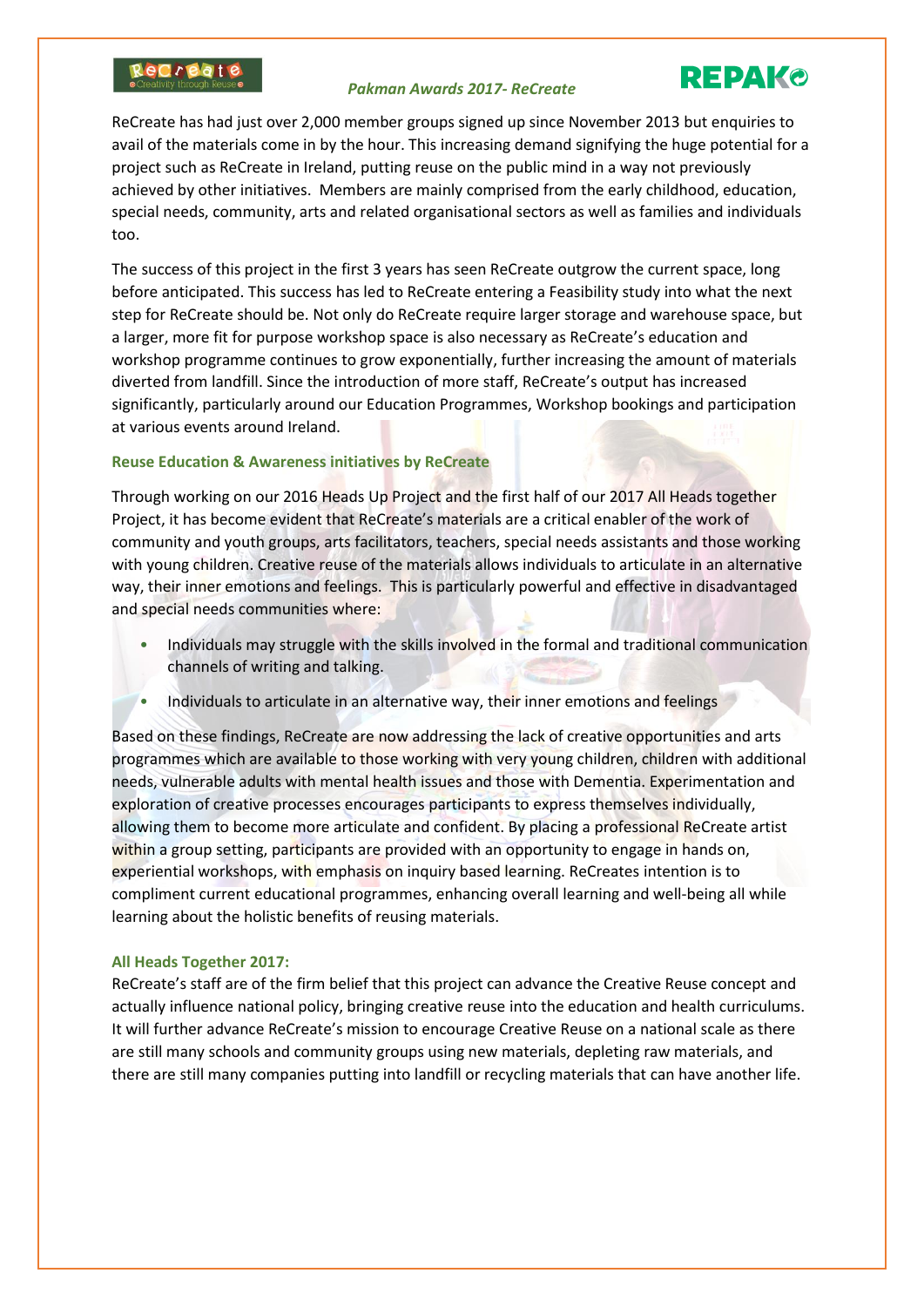# Recycate

### *Pakman Awards 2017- ReCreate*

Following on from the huge success of Heads Up in 2016, it was the above belief that led to the fruition of All Heads Together in 2017. Throughout this year, we have delivered a number of accredited Continued Professional Development courses, highlighting how reuse materials can be succesfully incorporated into the primary and pre school curriculums, across all subjects. In September 2017, ReCreate will collaborate with selected artists carers and teachers within educational settings. The aim is to share skills and knowledge that will lead to long term improvments in practice focusing on the concept of creative reuse and how creative expolration can be integrated into the pre-school and primary school curriculum.

### **Creating Urban Heroes 2017**

ReCreate's *Creating Urban Heroes* programme aims to develop a series of

creative partnerships between various youth groups, from disadvantaged areas in Dublin. These relationships will focus on giving young people an alternative method of communication other than those taught within formal education settings, such as reading & writing. *Creating Urban Heroes* will allow young people to express themselves by incorporating the visual arts into their communities. The purpose of this project is to address issues that affect the groups and their local surroundings and consider how they as young people can be empowered to tackle their concerns in creative ways.

The aim is to channel the young people's interests and capabilities

while at the same time raise awareness about their own surroundings and environment. By working closely with an artist, the young people would have the opportunity to respond creatively and constructively to the issues at hand.

### **Festivals & Events:**

Aside from working with local schools, ReCreate's extensive workshop programme also extends to facilitating large spaces at festivals & events around Ireland. The artists have developed an innovative, interactive, open play model which has proved immensely popular with event organisers. These involve:

- The ReCreate team designing numerous different indoor and outdoor open play and creative spaces, uniquely conceived to suit each individual environment.
- Direction is minimal or non-existent as the participants are encouraged to explore the diverse and plentiful materials on offer to create sculptures, artwork or play themes.
- At every event staff use the materials at their disposal to brighten and energise the space, always designing a refreshing and innovative space which attracts huge attention.

ReCreate have been asked to decorate and facilitate spaces at over 20 festivals and large events in 2017 alone including St. Patricks festival, Kildare National Play Day, Dublin National Play Day, Rose Festival, Seafest, Space Invaders-Children's Art Festival, St Patrick's Festival, Electric Picnic, Culture Night, Bluefire Street Festival, Canalaphonic and Barboro Children's Festival. It is estimated that ReCreate will have directly introduced Creative Reuse and its benefits to well over 25,000 individuals by the end of 2017 through its appearance and workshop at these events. ReCreate staff estimate

*Fig 3: Community Installation using materials around them by the artist Bordalo. Take a closer look.*